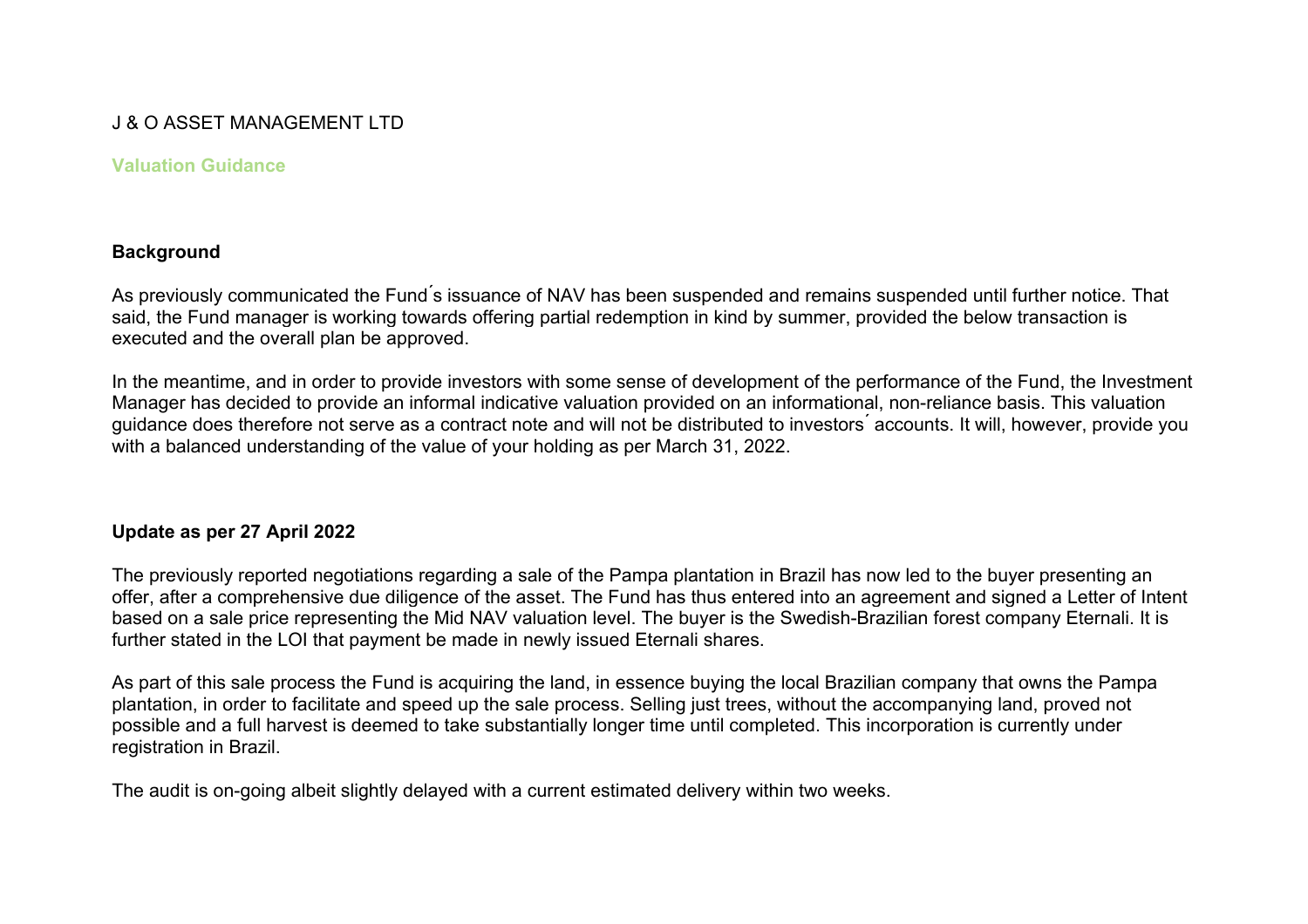### **NAV Guidance as per March 31, 2022**

|         |            | Mar 2022 |         |             |                            |          |          |
|---------|------------|----------|---------|-------------|----------------------------|----------|----------|
|         |            | Low      | Med     | <b>High</b> | % Change vs previous month |          |          |
| Class A | <b>EUR</b> | 160.60   | 169.05  | 177.78      | $-0.02%$                   | $-0.38%$ | $-1.62%$ |
|         | USD        | 183.67   | 193.33  | 203.31      | $-2.11%$                   | $-2.45%$ | $-3.68%$ |
|         | <b>GBP</b> | 201.11   | 211.69  | 222.62      | $-1.29%$                   | $-1.64%$ | $-2.88%$ |
|         | <b>NOK</b> | 1646.44  | 1733.08 | 1,822.53    | $-2.98%$                   | $-3.32%$ | $-4.53%$ |
| Class C | <b>EUR</b> | 121.01   | 127.36  | 134.46      | 0.35%                      | 0.00%    | $-1.25%$ |
|         | <b>SEK</b> | 1505.20  | 1584.28 | 1,672.48    | 1.31%                      | 0.95%    | $-0.31%$ |
|         | <b>USD</b> | 106.13   | 111.71  | 117.93      | $-1.74%$                   | $-2.09%$ | $-3.31%$ |
| Class D | <b>SEK</b> | 1292.00  | 1359.89 | 1,432.00    | 1.06%                      | 0.70%    | $-0.56%$ |

FX Rates movement for reference

|         | Mar     | Dec         | Change %  |
|---------|---------|-------------|-----------|
| EUR/SEK | 10.389  | 10.291      | 0.95%     |
| EUR/USD | 1.1068  | 1.130397    | $-2.09\%$ |
| EUR/NOK | 0.10277 | 0.099730727 | $3.05\%$  |
| EUR/GBP | 1.2054  | 1.190051172 | 1.29%     |

#### **Basis for Guidance as per March 31, 2022**

In regards to the various inputs the following should be noted:

- I. Price input for the Pampa plantation has been set at actual offering price as per the LOI throughout all scenarios.
- II. Price input for the other plantations has been kept at the same level as for the previous quarter. The pricing of the Pampa plantation also serves as a comfort for the pricing of the other plantations.